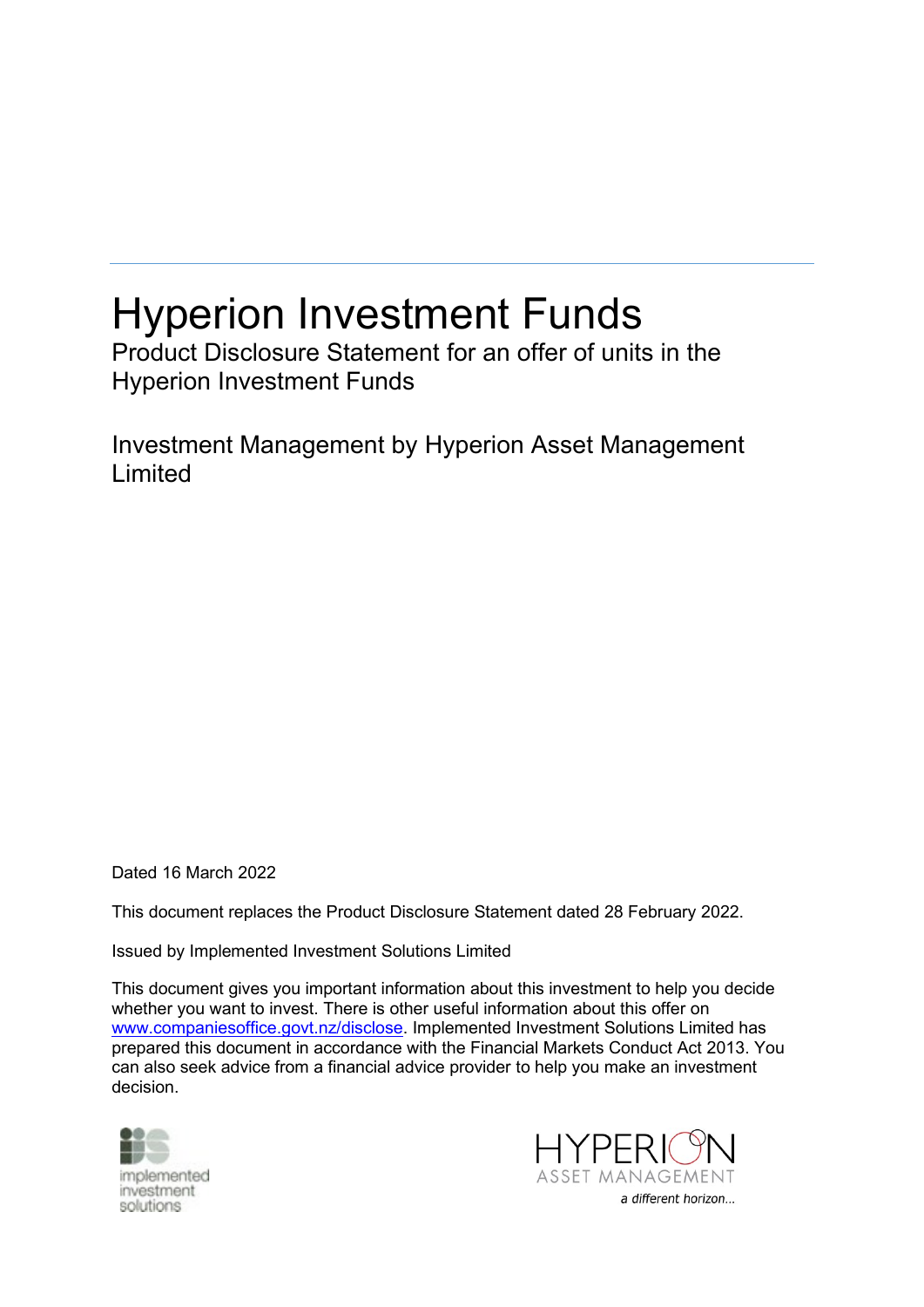# **1. Key information summary**

#### **What is this?**

This is a managed investment scheme. Your money will be pooled with other investors' money and invested in various investments. Implemented Investment Solutions Limited will invest your money and charge you a fee for its services. The returns you receive are dependent on the investment decisions of Implemented Investment Solutions Limited and of its investment manager and the performance of the investments. The value of those investments may go up or down. The types of investments and the fees you will be charged are described in this document.

#### **What will your money be invested in?**

There is one investment option offered under this Product Disclosure Statement ('PDS'). This investment option is summarised below. More information about the investment target and strategy of the investment option is provided in section [3](#page-5-0) of the PDS, "Description of your investment option" on page [6.](#page-5-0)

| Fund                                                  | <b>Description</b>                                                                                                                                                                                                                                                                                                                                                                                                                                                                                                                                                                                                                                                                                                                                                                                       | Risk Indicator*                                                                                                                                                  | <b>Annual Fund</b><br>Charges<br>(Estimated, %<br>of the Fund's net<br>asset value)             | Indicative <sup>+</sup><br><b>Buy/Sell</b><br>Spread (of<br>each<br>investment<br>/redemption) |
|-------------------------------------------------------|----------------------------------------------------------------------------------------------------------------------------------------------------------------------------------------------------------------------------------------------------------------------------------------------------------------------------------------------------------------------------------------------------------------------------------------------------------------------------------------------------------------------------------------------------------------------------------------------------------------------------------------------------------------------------------------------------------------------------------------------------------------------------------------------------------|------------------------------------------------------------------------------------------------------------------------------------------------------------------|-------------------------------------------------------------------------------------------------|------------------------------------------------------------------------------------------------|
| Hyperion<br>Global<br>Growth<br>Companies<br>PIE Fund | The Fund invests in growth-<br>oriented companies primarily<br>listed on a recognised global<br>exchange, at the time of<br>investment.<br>Typically, the Fund is highly<br>concentrated with 15-30 stocks<br>that in Hyperion's view:<br>• are high-quality business<br>franchises with sustainable<br>competitive advantages<br>• have above average long-term<br>growth potential<br>• have low levels of gearing<br>• have predictable long-term<br>earnings streams<br>The investment objective of the<br>Fund is to achieve long-term<br>returns above the MSCI World<br>Net Total Return Index in NZ<br>dollars, and minimise the risk of<br>permanent capital loss.<br>* Note: The Eund bee been in evictopes for less than E vegre Market indox returns (rether than the Eund's estual returns) | Higher<br>Lower<br>risk/<br>risk/<br>potentially<br>potentially<br>lower<br>higher<br>returns<br>returns<br>3<br>5<br>$\overline{7}$<br>$\overline{2}$<br>6<br>4 | 0.74% (incl.<br>GST)<br>Performance<br>based fees<br>may apply,<br>see Section<br>5 for details | $0.30\%/$<br>0.30%                                                                             |

Note: The Fund has been in existence for less than 5 years. Market index returns (rather than the Fund's actual returns) have been used to calculate the risk indicator for the period 31 December 2016 to 31 December 2021. The risk indicator may therefore provide a less reliable indicator of the Fund's future volatility.

Buy/sell spreads are as at the date of this PDS and are indicative only. For the most up to date buy/sell spreads see [www.iisolutions.co.nz/fund-hosting/documents-and-reporting/.](http://www.iisolutions.co.nz/fund-hosting/documents-and-reporting/) Buy/sell spreads belong to the Fund and are not a fee paid to Implemented Investment Solutions or to the investment manager, see page 10 for further details.

See section [4](#page-6-0) of the PDS, "What are the risks of investing" on page [7](#page-6-1) for an explanation of the risk indicator and for information about other risks that are not included in the risk indicator. To help you clarify your own attitude to risk, you can seek financial advice or work out your risk profile at [www.sorted.org.nz/tools/investor-kickstarter.](http://www.sorted.org.nz/tools/investor-kickstarter)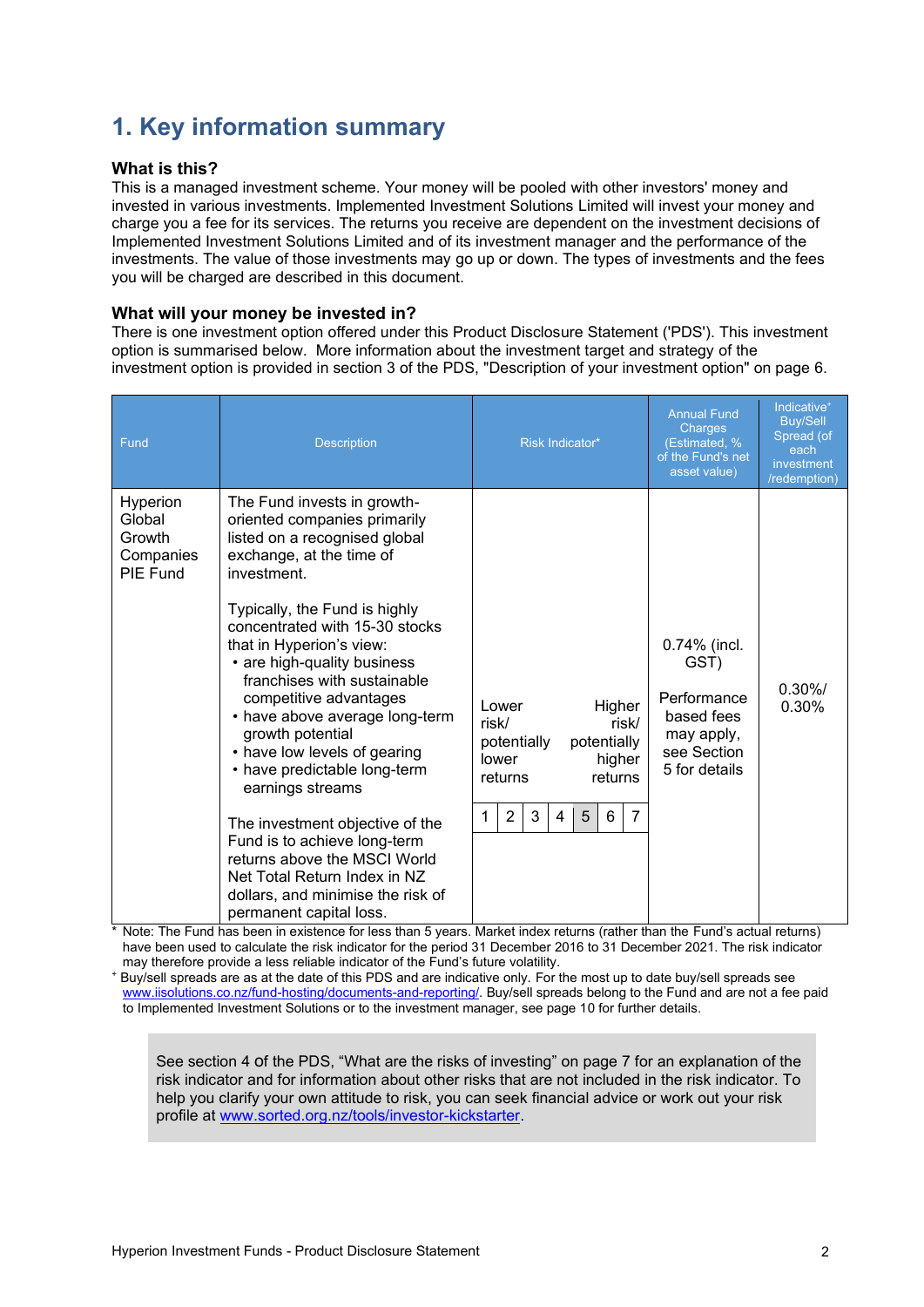#### **Who manages the Hyperion Investment Funds?**

The Manager of the Hyperion Investment Funds is Implemented Investment Solutions Limited ('we', 'us', 'our').

See section 7 of the PDS, "Who is involved?" on page [11](#page-10-0) for more information.

#### **How can you get your money out?**

Investments in the Fund are redeemable on request. We may suspend or defer redemptions in certain circumstances set out in the Trust Deed.

See section 2 of the PDS, "How does this investment work?" on page [5](#page-4-0) for more information.

Your investment in a Fund can be sold but there is no established market for trading these financial products. This means that you may not be able to find a buyer for your investment.

#### **How will your investment be taxed?**

The Fund offered under this PDS is a portfolio investment entity ('PIE').

The amount of tax you pay in respect of a PIE is based on your prescribed investor rate ('PIR'). To determine your PIR, go to [www.ird.govt.nz/roles/portfolio-investment-entities/find-my-prescribed-investor](http://www.ird.govt.nz/roles/portfolio-investment-entities/find-my-prescribed-investor-rate)[rate.](http://www.ird.govt.nz/roles/portfolio-investment-entities/find-my-prescribed-investor-rate)

See section 6 of the PDS, "What taxes will you pay?" on page [11](#page-10-1) for more information.

#### **Where can you find more key information?**

We are required to publish quarterly updates for the Fund. The updates show the returns, and the total fees actually charged to investors, during the previous year. The latest fund updates are available at www.iisolutions.co.nz/fund-updates/. We will also give you copies of those documents on request.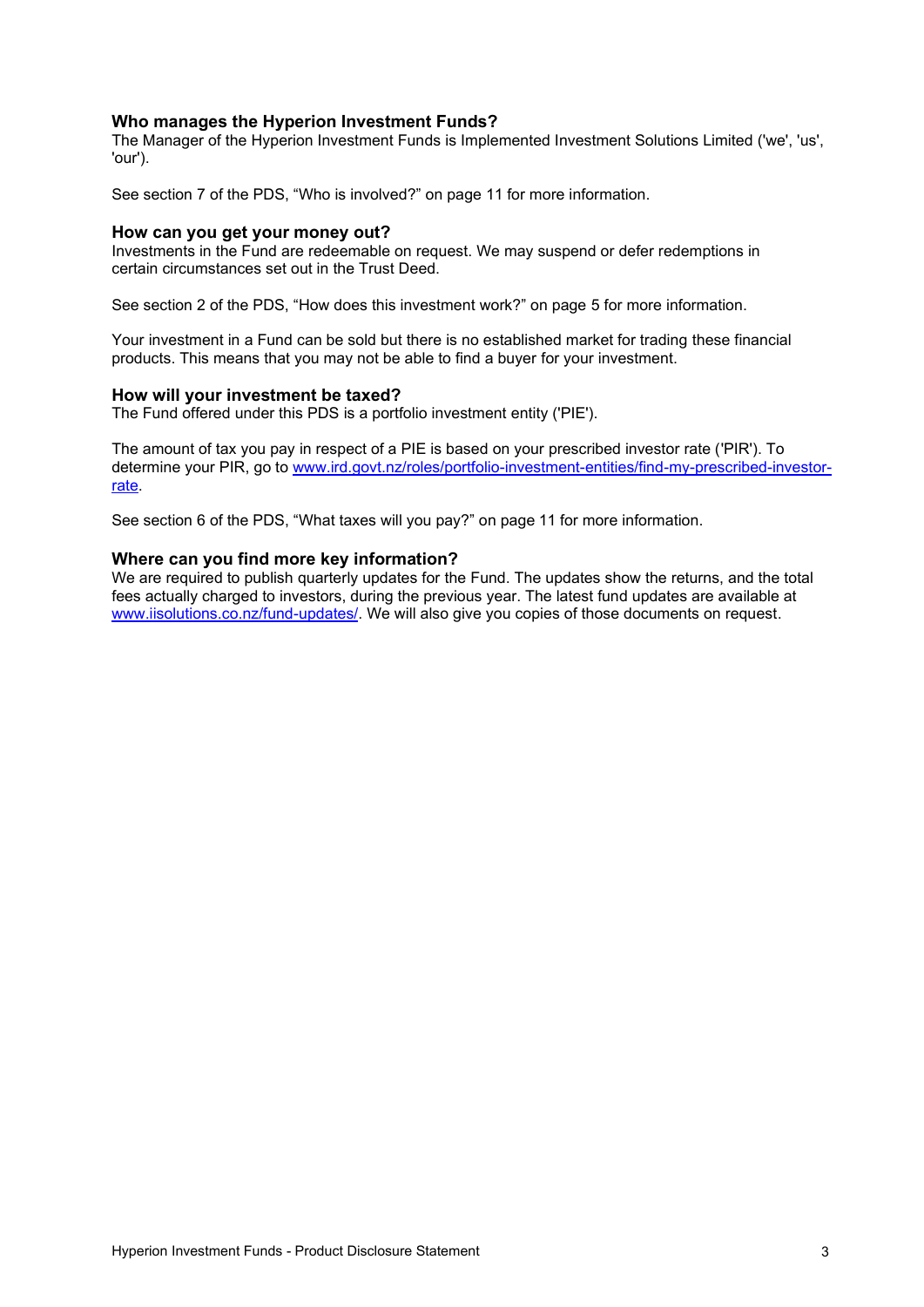# Contents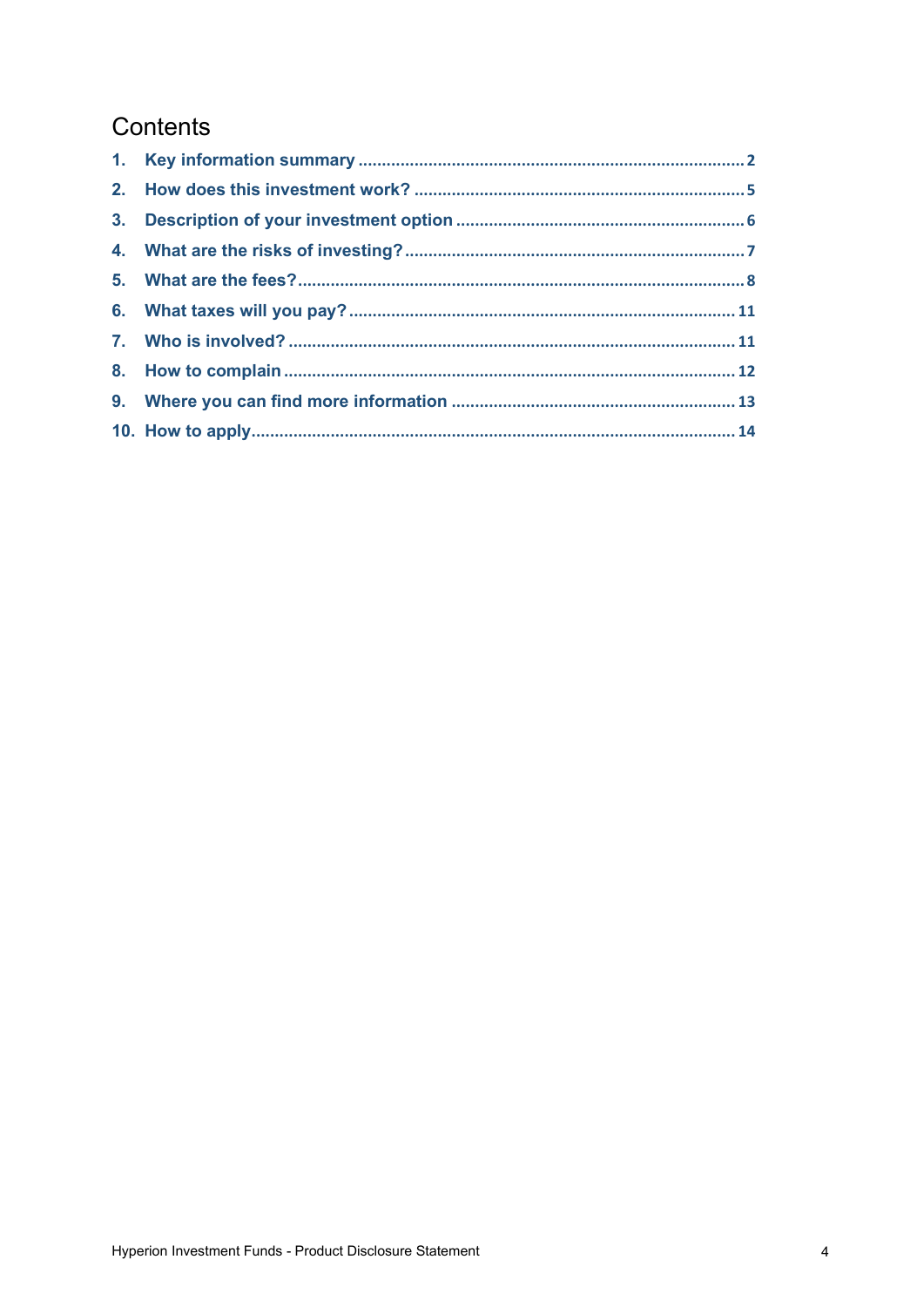# <span id="page-4-0"></span>**2. How does this investment work?**

This document is an offer to purchase units ('Units') in the Fund. The Fund is part of the Hyperion Investment Funds managed investment scheme ('Scheme'), established under a trust deed ('Trust Deed').

The money you invest buys Units in the Fund. Units do not constitute legal ownership of the Fund's assets but give you rights to the returns of the assets.

As manager of the Fund, Implemented Investment Solutions has appointed Hyperion Asset Management Limited ('Hyperion') as the investment manager and distributor for the Scheme. As investment manager, Hyperion will be responsible for making decisions about what the Fund invests in, in accordance with the Statement of Investment Policy and Objectives ('SIPO') for the Scheme. As distributor, Hyperion will be responsible for promoting the Fund to potential investors and providing ongoing support to existing investors.

The price of each Unit you receive in the Fund depends on the value of the Fund at the time you invest and the buy spread that applies. We calculate the unit price for the Fund by subtracting the total value of the Fund's liabilities from the market value of its assets and dividing that number by the number of Units the Fund has issued. The unit price is calculated daily.

A change in the value of the Fund's assets affects the price of your Units. The unit price for the Fund will change as the market value of the Fund's assets changes.

All funds have assets (the investments of the fund) and liabilities (the fees, taxes and other costs payable by the fund).

Public Trust is the supervisor ('Supervisor') of the Fund and, in that role, monitors and supervises our management of the Fund. The assets of the Fund are held in independent custody by BNP Paribas Fund Services Australasia Pty Limited, who is appointed by the Supervisor.

The significant benefits of investing in the Fund include:

- **Diversification and scale**. By pooling the money of all investors in the Fund, we can give investors exposure to a more widely diversified portfolio of underlying assets than they may be able to access themselves. This increased diversification can reduce risk. In addition, the scale of the Fund allows us to lower costs by negotiating better prices with service providers.
- **Professional investment management.** Hyperion is the investment manager for the Fund. Hyperion is an Australian based global funds management business and its investment team collectively have decades of industry experience. Hyperion invests capital on its clients' behalf with the mindset of long-term business owners, not short-term traders. Long-term sustainability of the businesses Hyperion invests in is core to its investment philosophy.

The return on your investment comes from any increase or decrease in the unit price of the Fund.

The Fund in this PDS will not make distributions.

#### **Making investments**

You can make lump sum or regular investments into the Fund. The application process is described in section 10 of the PDS, "How to apply" on page [14.](#page-12-0)

The minimum initial investment for the Fund is \$20,000. Thereafter, the minimum additional investment is \$1,000 per Fund. These minimum amounts may be varied or waived at our discretion. If you are investing through a platform the minimums may be lower than those stated in this PDS. We may, in our absolute discretion, refuse any application without giving any reason. If we refuse your application, your application payment will be returned to you in full, without interest.

When you make an application into a Fund, we will apply your investment at the unit price for the Fund, adjusted for the applicable buy spread for the Fund.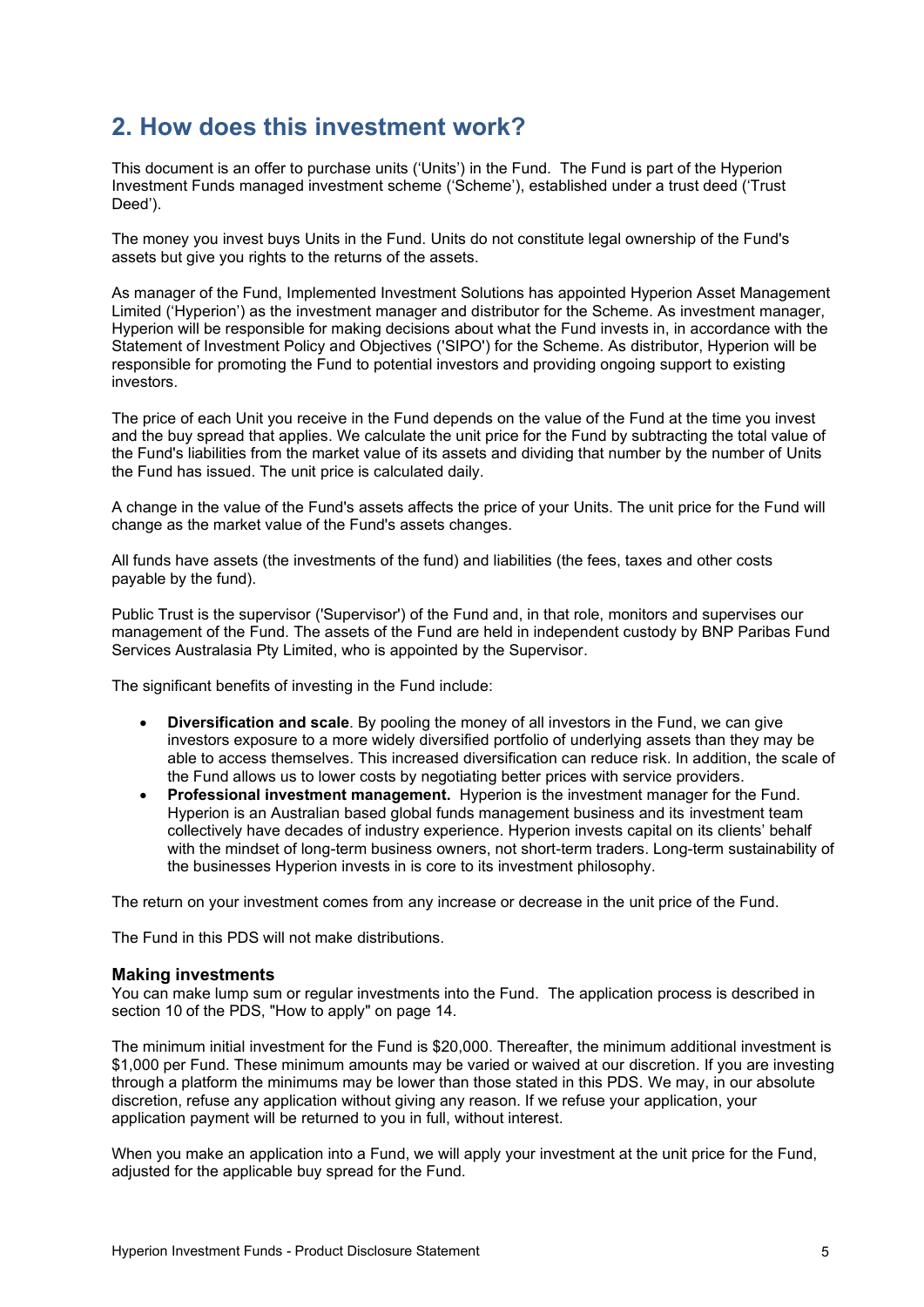#### **Withdrawing your investments**

You may request redemption of some or all of your investment at any time. Payment will normally be made within five Business Days of our receiving a redemption request from you. However, we may either defer or suspend Fund withdrawals.

Fund redemptions may be deferred if:

- we receive one or more redemption requests, within 60 Business Days, totalling more than 10% of Fund units on issue, and
- we consider deferral to be in the general interests of all Fund investors.

Fund redemptions may be suspended if we believe allowing investors to take their money out would not be workable or would prejudice investors generally. For instance, suspension could apply if we decide to wind up the Fund, or we are unable to realise underlying fund holdings. If withdrawals are suspended and you submit a withdrawal request, we will not process it until the suspension is lifted.

In the case of either a deferral or suspension, investors will receive the redemption price applicable at the end of the deferral or suspension period (or redemption prices in the case of deferred redemptions which are paid out over a period of time).

More information about deferrals and suspensions can be found in the Other Material Information document ('OMI') for the Fund and in the Trust Deed.

When you redeem all or part of your investment from a Fund, we will redeem your investment at the unit price for the Fund, adjusted for the applicable sell spread for the Fund.

We reserve the right to refuse a redemption request for less than 1,000 units or a redemption request that would result in you holding less than 20,000 units (except where all of your units are to be redeemed).

# <span id="page-5-0"></span>**3. Description of your investment option**

| Fund                                                      | Summary of investment objectives<br>and strategy                                                                                                                                                                                                                                                                                                                                                                                                                                                                                                                                                                                                                     | Target<br>investment<br>mix                                                    | <b>Risk</b><br>category* | Minimum suggested<br>investment<br>timeframe |
|-----------------------------------------------------------|----------------------------------------------------------------------------------------------------------------------------------------------------------------------------------------------------------------------------------------------------------------------------------------------------------------------------------------------------------------------------------------------------------------------------------------------------------------------------------------------------------------------------------------------------------------------------------------------------------------------------------------------------------------------|--------------------------------------------------------------------------------|--------------------------|----------------------------------------------|
| Hyperion<br><b>Global Growth</b><br>Companies<br>PIE Fund | The Fund invests in growth-oriented<br>companies primarily listed on a<br>recognised global exchange, at the<br>time of investment.<br>Typically, the Fund is highly<br>concentrated with 15-30 stocks that<br>in Hyperion's view:<br>• are high-quality business<br>franchises with sustainable<br>competitive advantages<br>• have above average long-term<br>growth potential<br>• have low levels of gearing<br>• have predictable long-term<br>earnings streams<br>The investment objective of the Fund<br>is to achieve long-term returns above<br>the MSCI World Net Total Return<br>Index in NZ dollars, and minimise the<br>risk of permanent capital loss. | international<br>equities -<br>95%<br>Cash and<br>cash<br>equivialents -<br>5% | 5                        | 5 years                                      |

\* Note: The Fund has been in existence for less than 5 years. Market index returns (rather than the Fund's actual returns) have been used to calculate the risk indicator for the period 31 December 2016 to 31 December 2021. The risk indicator may therefore provide a less reliable indicator of the Fund's future volatility.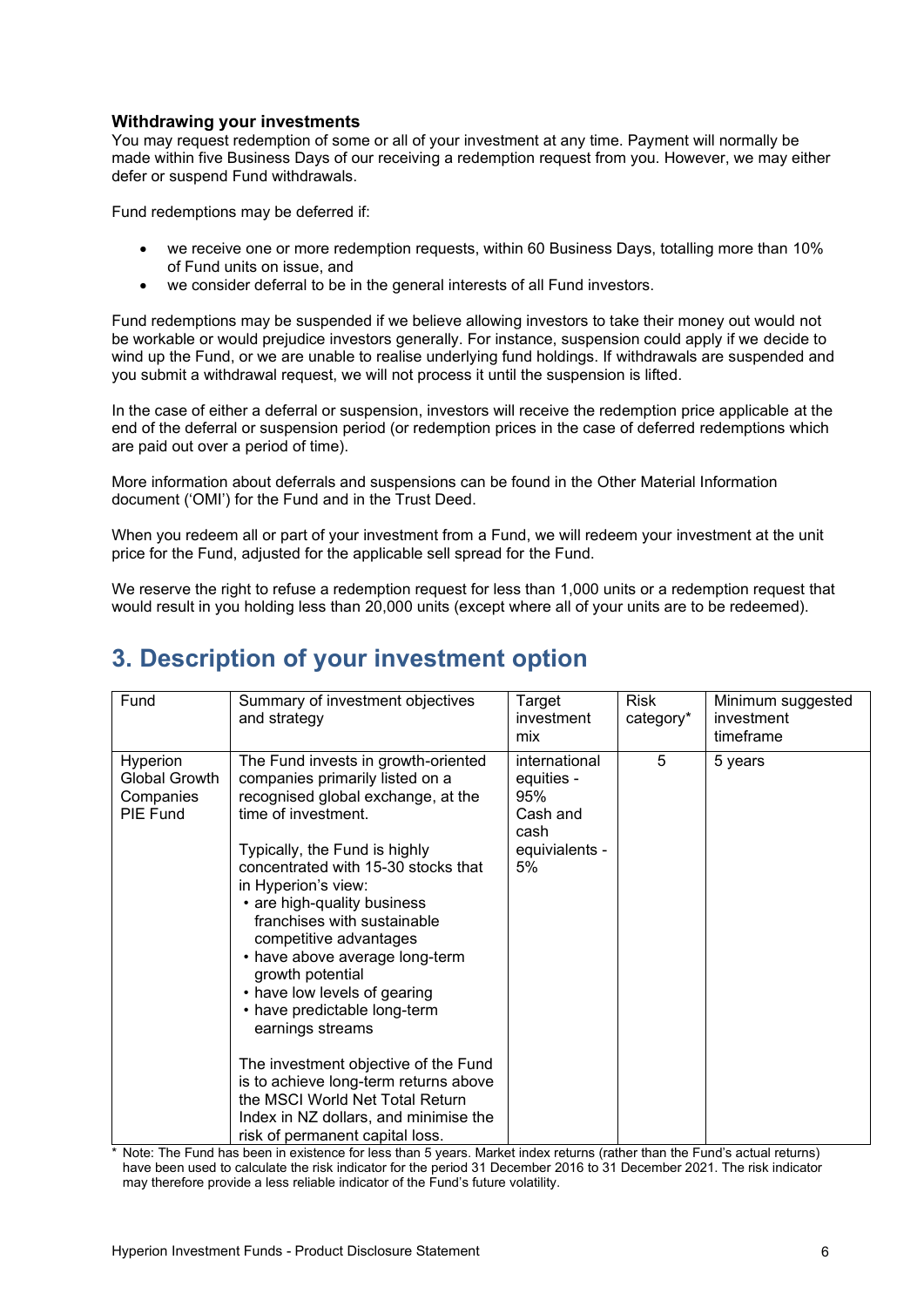We can make changes to the SIPO of the Fund in accordance with the Trust Deed and the Financial Markets Conduct Act 2013 ('FMC Act'). Before making changes to the SIPO, we will consider if the changes are in your best interests and consult with the Supervisor. We will give notice of changes to investors of a Fund prior to effecting any material change and any material changes to the SIPO will be advised in the Fund's annual report. The most current SIPO for the Fund can be found on the scheme register at [www.disclose-register.companiesoffice.govt.nz.](http://www.disclose-register.companiesoffice.govt.nz/)

Further information about the assets in the Fund can be found in the fund updates at www.iisolutions.co.nz/fund-updates/.

# <span id="page-6-0"></span>**4. What are the risks of investing?**

#### **Understanding the risk indicator**

Managed funds in New Zealand must have a standard risk indicator. The risk indicator is designed to help investors understand the uncertainties both for loss and growth that may affect their investment. You can compare funds using the risk indicator.

<span id="page-6-1"></span>

| returns | Lower risk/<br>potentially lower |  | Higher risk/<br>potentially higher | returns |
|---------|----------------------------------|--|------------------------------------|---------|
|         |                                  |  | ิค                                 |         |

See page 2 for the risk indicator for the Fund offered under this PDS.

The risk indicator is rated from 1 (low) to 7 (high). The rating reflects how much the value of the Fund's assets goes up and down (volatility). A higher risk generally means higher potential returns over time, but more ups and downs along the way.

To help you clarify your own attitude to risk, you can seek financial advice or work out your risk profile at [www.sorted.org.nz/tools/investor-kickstarter.](http://www.sorted.org.nz/tools/investor-kickstarter)

Note that even the lowest category does not mean a risk-free investment, and there are other risks (described under the heading "Other specific risks") that are not captured by this rating.

This risk indicator is not a guarantee of a fund's future performance. The risk indicator is based on the returns data for the five years to 31 December 2021. While risk indicators are usually relatively stable, they do shift from time to time. You can see the most recent risk indicator in the latest fund update for this Fund.

#### **General investment risks**

Some of the things that may cause the Fund's value to move up and down, which affect the risk indicator, are:

#### **Market and security specific risk**

A key risk for the Fund is that prices decline. Share prices that tend to fluctuate more (either up or down) generally have a greater risk of significant declines. Price fluctuations are generally attributable to a combination of:

- Market risk, and
- Security specific risk.

Factors that underpin market risk include expectations for economic growth, investor sentiment, interest rates and inflation. Market factors impact on all shares, although the impact of these factors may be different for different shares.

Security specific risk refers to factors that are particular to each stock or security. Examples of security specific risk include the level of company debt and the demand for a company's particular products or services. Additionally, investor sentiment is one of the factors that will influence security specific risk.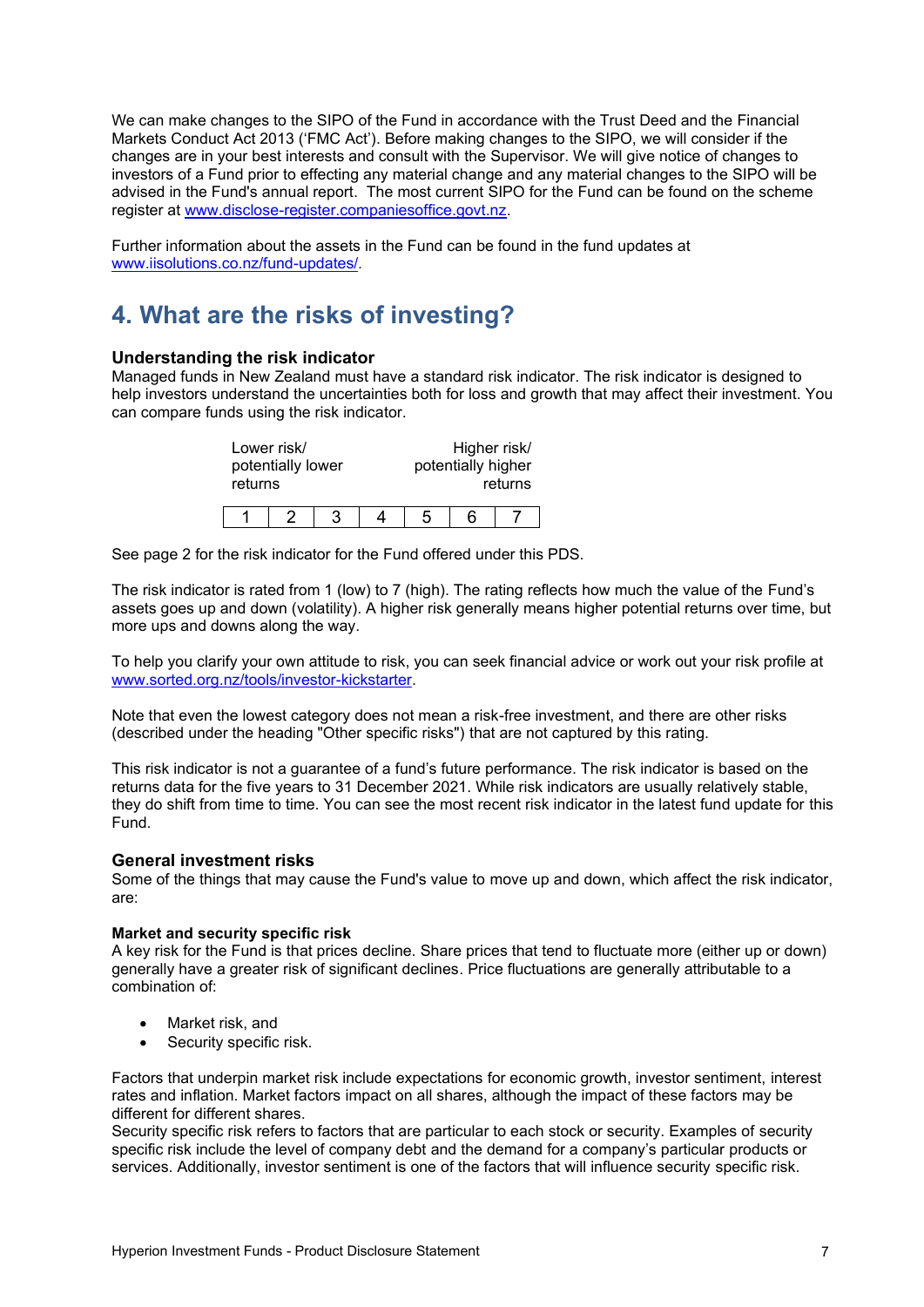**Portfolio Management risk**: The performance of the Fund depends on Hyperion's expertise and investment decisions. Matters such as the loss of key staff or the investment manager's failure to perform as expected may negatively impact on returns, risks and/or liquidity.

**Currency risk:** Investing in assets denominated in a currency other than a Fund's base or reporting currency may cause losses resulting from exchange rate fluctuations.

**Foreign investment risk:** Foreign company investments may decline in value because of sovereign, political, economic or market instability, the absence of accurate information about the company or risks of unfavourable government actions such as expropriation and nationalisation. Some countries may have different legal systems, taxation regimes, auditing and accounting standards with less governmental regulation and transparency.

**Emerging market risk:** Investments in emerging markets include risks additional to those normally associated with an investment in securities in more developed markets. These risks may include restrictions on investment and repatriation of investment capital, the ability to exchange currencies for New Zealand dollars, currency and security price volatility, and markets that may be less liquid and less regulated. Political and social unrest together with government involvement in the economy can also increase risk.

**Liquidity risk**: The Fund might not be able to purchase or sell a security in a timely manner or at desired prices or achieve their desired weighting in a security. Hyperion has risk management guidelines designed to minimise liquidity risk through:

- Ensuring that there is no significant exposure to illiquid or thinly traded financial instruments; and
- Applying limits to ensure there is no undue concentration of liquidity risk to a particular counterparty or market.

#### **Other specific risks**

**Performance fee risk:** The risk of portfolio managers and analysts taking higher risk with portfolio construction and investment strategy as a result of their remuneration being tied to portfolio performance. Hyperion's staff are required to comply with company policies and compliance and risk management frameworks. Furthermore, it is Hyperion's policy that Hyperion staff are restricted to investing only in Hyperion strategies. This product ownership reinforces alignment of interests with Hyperion's clients.

Further general information on risks is contained in the OMI document which can be found on the offer register at [www.disclose-register.companiesoffice.govt.nz.](http://www.disclose-register.companiesoffice.govt.nz/)

# **5. What are the fees?**

You will be charged fees for investing in the Fund. Fees are deducted from your investment and will reduce your returns. If we invest in other funds, those funds may also charge fees. The fees you pay will be charged in two ways:

- regular charges for example, annual fund charges. Small differences in these fees can have a big impact on your investment over the long term.
- one-off fees for example, trading costs.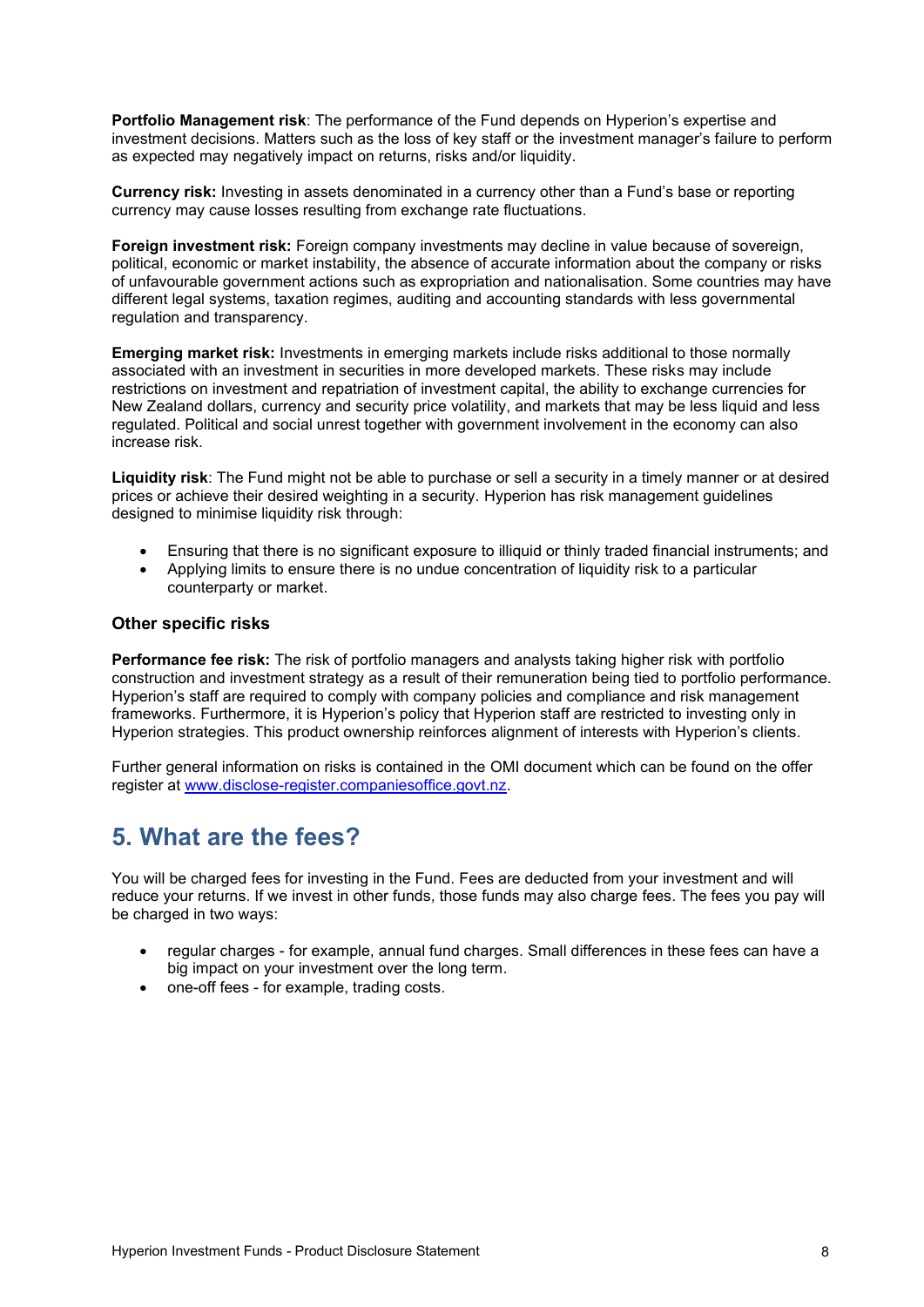#### **Annual Fund Charges (% of net asset value)**

| <b>Fund</b>                                                          | <b>Fixed Annual</b><br><b>Fund Charges</b><br>(excl. GST) | <b>GST</b><br>(Estimated) | Performance-<br>based fees* | <b>Annual Fund</b><br><b>Charges</b><br>(Including GST)<br>(Estimated) |
|----------------------------------------------------------------------|-----------------------------------------------------------|---------------------------|-----------------------------|------------------------------------------------------------------------|
| <b>Hyperion Global</b><br><b>Growth Companies</b><br><b>PIE Fund</b> | 0.70%                                                     | 0.04%                     | $0.00\%$                    | 0.74%                                                                  |

\* To estimate the performance-based fees we have assumed the Fund achieves the market index return, in which case no performance-based fees will be payable.

The charges outlined above include all normal day-to-day fund costs and expenses including the following:

- the management fee paid to us and the investment management fee paid to Hyperion
- the Supervisor's fee and the custody fee
- costs incurred by us, the Supervisor and the investment manager in carrying out each of our respective duties (including the fees charged by auditors, solicitors, valuers and other advisers)
- bank account charges applicable to the Fund
- costs for administration services, including unit registry, asset registry, unit pricing and investment accounting costs and costs associated with the provision of financial information related to the Fund.

The Annual Fund Charges do not include any extraordinary expenses such as costs of any litigation or unitholder meetings.

The annual fund charges are calculated and accrued daily and reflected in the unit price. The investment management charges and other fund charges are paid monthly.

#### **GST**

The GST treatment of each of these components varies. For example, GST is currently charged at 15% on the audit fee and custody fees are an exempt supply for the purposes of GST. These percentages vary, and may change in the future, which is why GST has been estimated.

#### **Performance-based fees**

Depending on how well a Fund performs, Hyperion may be entitled to a performance-based fee ('Performance Fee'). The Performance Fee arrangements are summarised below:

The Performance Fee is equal to 20% of the Fund's outperformance (net of Fixed Annual Fund Charges excl. GST) relative to its benchmark return, multiplied by the net asset value of the Fund. The Performance Fee is calculated and accrued each business day. There is no maximum limit to the Performance Fee. The benchmark used for calculating the Performance Fee is the MSCI World Net Total Return Index (NZD). If the benchmark ceases to be published, we will nominate an equivalent replacement index.

The following must also be met for the Investment Manager to be paid the Performance Fee:

- a) the Fund's return net of Annual Fund Charges and extraordinary expenses must exceed the performance of the benchmark at the end of the six-month period; and
- b) the Fund's return net of Annual Fund Charges and extraordinary expenses must be 0.00% or greater at the end of the six-month period; and
- c) any previous underperformance versus the benchmark must first be recovered before any Performance Fees can be paid.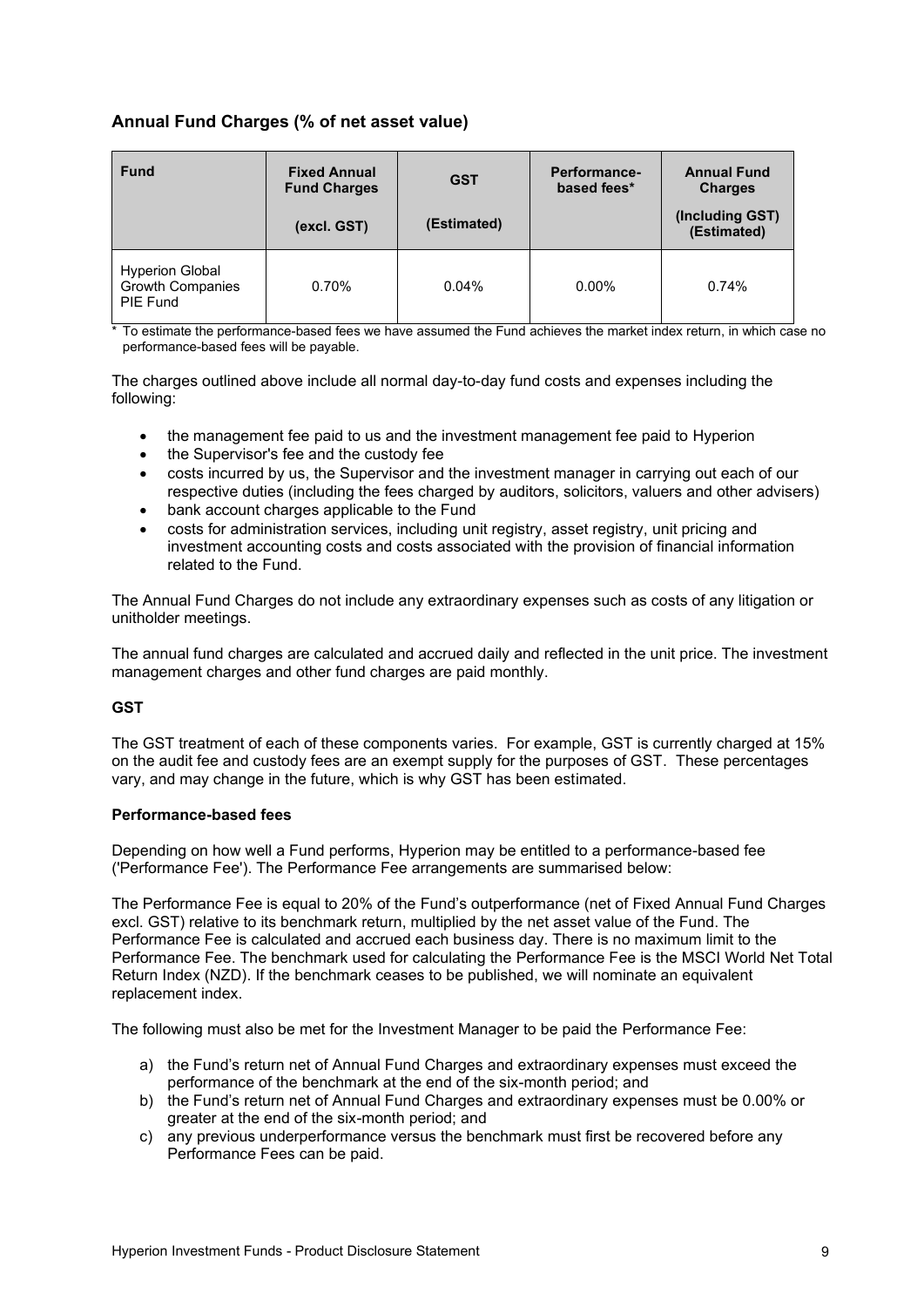The Fund does not apply a high water mark, which may be applied by other funds. A 'high water mark' is the value a fund must reach before the manager can charge a Performance Fee. Managers who apply a high water mark must ensure a fund's value is at least equal to the high water mark the last time they charged Performance Fees. If a fund loses value, the manager must ensure the value of the fund increases above the high water mark before being able to charge further Performance Fees. The impact of this Fund not applying a high water mark is that if this Fund drops in value and then recovers, you may be paying a Performance Fee twice for the same return, once for the recovered growth, as well as the original growth.

The Performance Fee is calculated each business day and may be positive or negative. If the Performance Fee is positive, the amount is incorporated in the Fund's unit price. If the Performance Fee is negative, the negative amount will be carried forward.

The Performance Fee amount payable by the Fund is equal to the total daily Performance Fee accrual for each half-yearly period, ending 31 December and 30 June.

#### *Units withdrawn during a calculation period:*

The proceeds received by investors for units withdrawn during a calculation period will be net of any payable Performance Fees accrued. Where the accrued Performance Fee is negative and the number of Units on a Business Day decreases, the accrued Performance Fee will be reduced by the proportion that the number of decreased Units bears to the number of Units on issue prior to the withdrawal. For example, if the accrued Performance Fee is negative and 5% of the Units on issue are withdrawn (net of any applications), then the accrued Performance Fee amount will be reduced by 5%. An implication of this mechanism is that net redemptions for Units could cause negative Performance Fee accruals to be recovered earlier than if no adjustment to the negative Performance Fee accrual were made, provided that the Fund subsequently outperforms the benchmark. There is no reciprocal adjustment where the number of Units increase.

Performance Fees vary from year to year according to the Fund's actual performance and can be zero in any financial year. Past performance is not a reliable indicator of future performance. In particular, the Performance Fee payable (if any) will depend on the performance of the Fund and previous Performance Fees and may not be a reliable indicator of future Performance Fees of the Fund.

More information on Performance Fees for the Hyperion Investment Funds can be found in the OMI document at [www.disclose-register.companiesoffice.govt.nz.](http://www.disclose-register.companiesoffice.govt.nz/)

#### **Individual action fees and trading costs (% of amount contributed or withdrawn)**

#### **Individual action fees**

There are no individual action fees currently being charged to investors in the Fund offered under this PDS.

#### **Trading costs**

Buy/sell spreads - When you enter or leave the Fund, any buy or sell spreads applicable at that time will be a cost to you. The buy spread is added to the unit price on entry to the Fund, and the sell spread is deducted from the unit price on exit from the Fund. The buy/sell spreads belong to the Fund and are not fees paid to us or Hyperion. The purpose of buy/sell spreads is to make sure that any transaction costs incurred as a result of an investor entering or leaving the Fund are borne by that investor, and not by other investors in the Fund. There is no GST charged on buy/sell spreads.

We aim to set buy/sell spreads at levels which reflect expected trading costs. Buy/sell spreads in the table below are as at the date of this PDS and are indicative.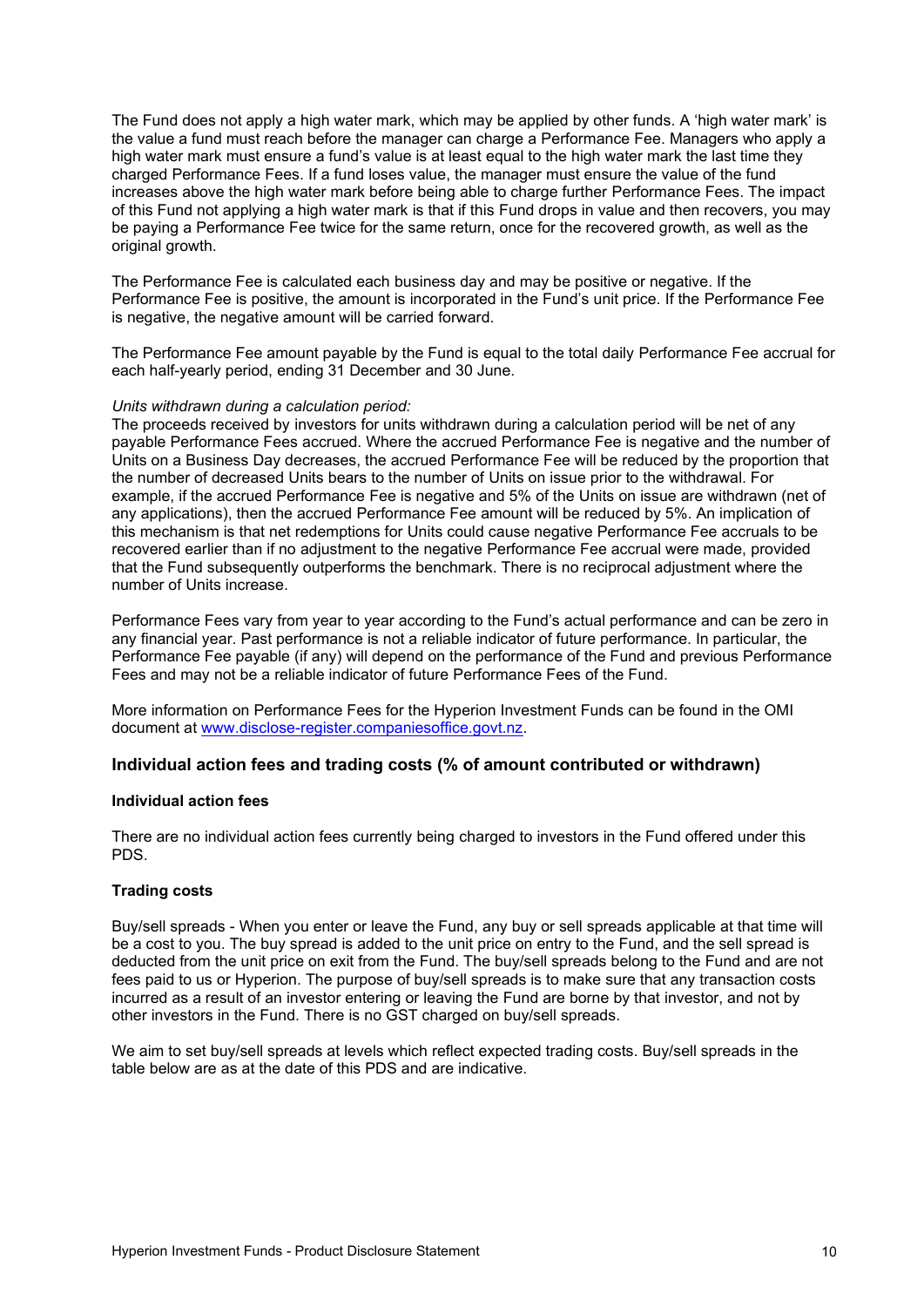| <b>Fund</b>                               | <b>Buy spread</b> | Sell spread |
|-------------------------------------------|-------------------|-------------|
| Hyperion Global Growth Companies PIE Fund | 0.30%             | 0.30%       |

We may change the buy/sell spreads from time to time to reflect the latest trading costs and market conditions. In stressed market conditions buy/sell spreads may materially increase. For the most up to date buy/sell spreads see [www.iisolutions.co.nz/fund-hosting/documents-and-reporting/.](http://www.iisolutions.co.nz/fund-hosting/documents-and-reporting/)

There are no other one-off fees currently being charged to investors in the Fund offered under this PDS.

#### **Example of how fees apply to an investor**

Anthony invests \$20,000 in the Hyperion Global Growth Companies PIE Fund. He is charged a buy spread of 0.30%. This brings the starting value of his investment to \$19,940.00.

He is also charged management and administration fees, which work out to about \$147.56 (0.74% of \$19,940.00). These fees might be more or less if his account balance has increased or decreased over the year.

Anthony may also be charged a performance-based fee if his fund earned more than its target.

#### **Estimated total fees for the first year**

| Trading cost* (buy spread): | \$60     |
|-----------------------------|----------|
| Fund charges:               | \$147.56 |

\* Based on the indicative buy spread in this PDS. For the most up to date buy/sell spreads see [www.iisolutions.co.nz/fund-hosting/documents-and-reporting/.](http://www.iisolutions.co.nz/fund-hosting/documents-and-reporting/)

See the latest fund update for an example of the actual returns and fees investors were charged over the past year.

#### **The fees can be changed**

We can change fees from time to time. We can also add new fees. We may waive or decrease a management fee without notice. We may increase the management fee, or start charging additional fees, by giving you at least three months' notice. The rules about fee changes are in the Trust Deed, which can be found on the scheme register at [www.disclose-register.companiesoffice.govt.nz.](http://www.disclose-register.companiesoffice.govt.nz/)

We must publish a fund update for the Fund showing the fees actually charged during the most recent year. Fund updates, including past updates, are available on the offer register at [www.disclose](http://www.disclose-register.companiesoffice.govt.nz/)[register.companiesoffice.govt.nz.](http://www.disclose-register.companiesoffice.govt.nz/)

# <span id="page-10-1"></span>**6. What taxes will you pay?**

The Fund is a PIE. The amount of tax you pay is based on your PIR. To determine your PIR, go to [www.ird.govt.nz/roles/portfolio-investment-entities/find-my-prescribed-investor-rate.](http://www.ird.govt.nz/roles/portfolio-investment-entities/find-my-prescribed-investor-rate) If you are unsure of your PIR, we recommend you seek professional advice or contact the Inland Revenue Department. It is your responsibility to tell us your PIR when you invest or if your PIR changes. If you do not tell us, a default rate may be applied. If the advised PIR is lower than the correct PIR, you may need to pay any tax shortfall, as part of the income tax year-end process. If the rate applied to your PIE income is higher than your PIR any tax over-withheld will be used to reduce any income tax liability you may have for the tax year and any remaining amount will be refunded to you.

# <span id="page-10-0"></span>**7. Who is involved?**

#### **About Implemented Investment Solutions Limited**

Implemented Investment Solutions Limited is the manager of the Fund. Our contact details are below.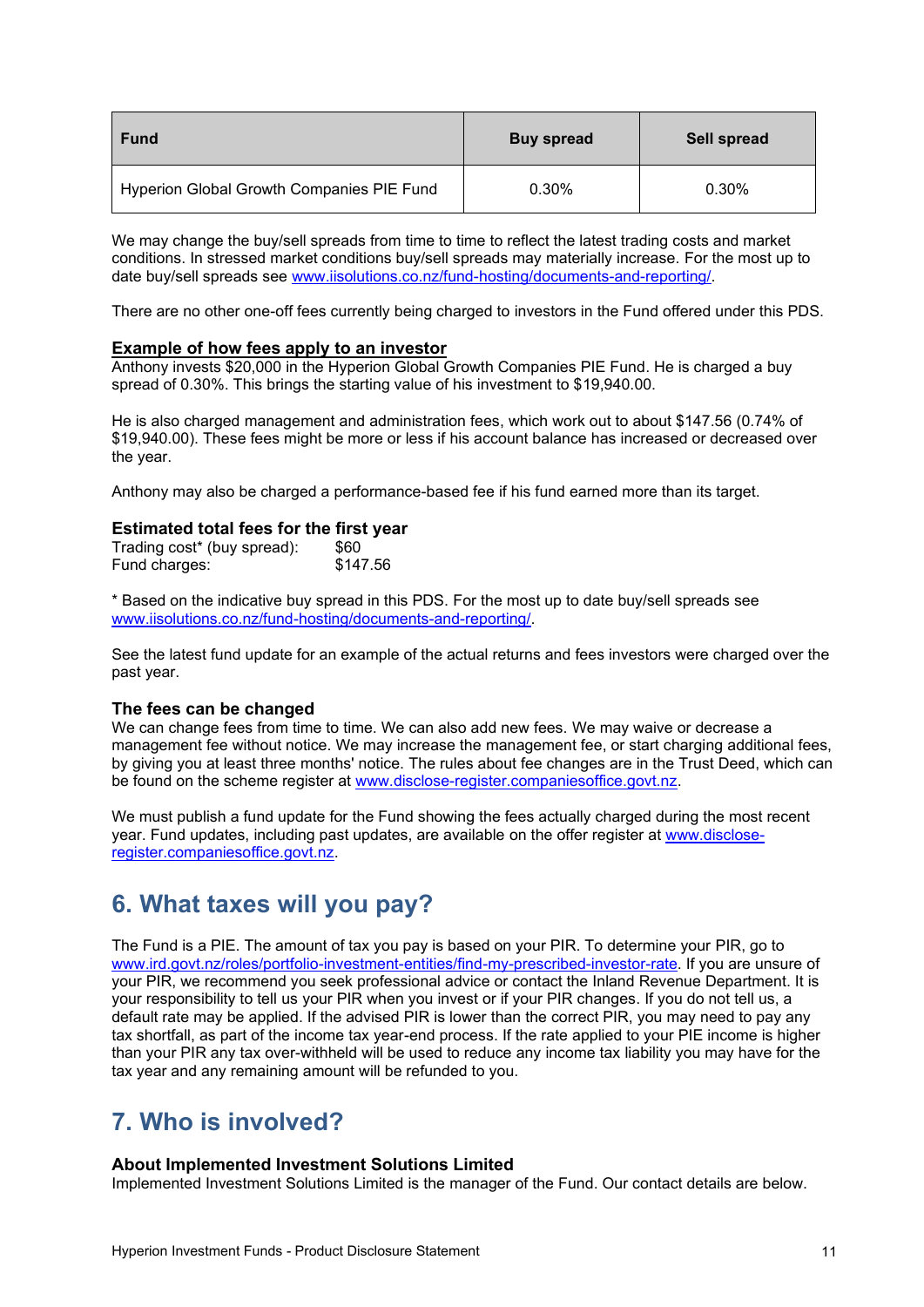Level 2, Woodward House 1 Woodward Street PO Box 25003 WELLINGTON 6146

Telephone: (04) 499 9654 Email: [contact@iisolutions.co.nz](mailto:contact@iisolutions.co.nz)

#### **Who else is involved?**

| <b>Title</b>          | <b>Name</b>                                                    | Role                                                                                                                                                                                                                                  |
|-----------------------|----------------------------------------------------------------|---------------------------------------------------------------------------------------------------------------------------------------------------------------------------------------------------------------------------------------|
| Supervisor            | <b>Public Trust</b>                                            | Supervisor of the Fund under the FMC Act,<br>responsible for supervising Implemented<br>Investment Solutions Limited as the manager of<br>the Fund.                                                                                   |
| Custodian             | <b>BNP Paribas Fund</b><br>Services Australasia Pty<br>Limited | Appointed by Public Trust, as Supervisor, to<br>hold the assets of the Fund on behalf of<br>investors.                                                                                                                                |
| Investment<br>Manager | <b>Hyperion Asset</b><br>Management Limited                    | Appointed by us to define and review the Fund's<br>investment mandate and for making decisions<br>about what the Fund invests in.<br>Also responsible for sales, marketing and client<br>relationship management to support the Fund. |
| Administrator         | <b>BNP Paribas Fund</b><br>Services Australasia Pty<br>Limited | Appointed by us to manage core administration<br>functions including: unit pricing and fund<br>accounting.                                                                                                                            |
| Registry<br>Manager   | <b>MMC Limited</b>                                             | Appointed by us to manage the registry.                                                                                                                                                                                               |

# **8. How to complain**

Any complaints or problems with the investment should be directed to us for resolution through our internal dispute resolution process:

> Implemented Investment Solutions Limited Level 2, Woodward House 1 Woodward Street PO Box 25003 WELLINGTON 6140

Telephone: (04) 499 9654 Email: [contact@iisolutions.co.nz](mailto:contact@iisolutions.co.nz)

If you are not satisfied with the outcome of your complaint to us, you may refer the matter to the Supervisor for resolution through its internal dispute resolution process:

> Public Trust Corporate Trustee Services Private Bag 5902 WELLINGTON 6140

Telephone: 0800 371 471 Email: [cts.enquiry@PublicTrust.co.nz](mailto:cts.enquiry@PublicTrust.co.nz)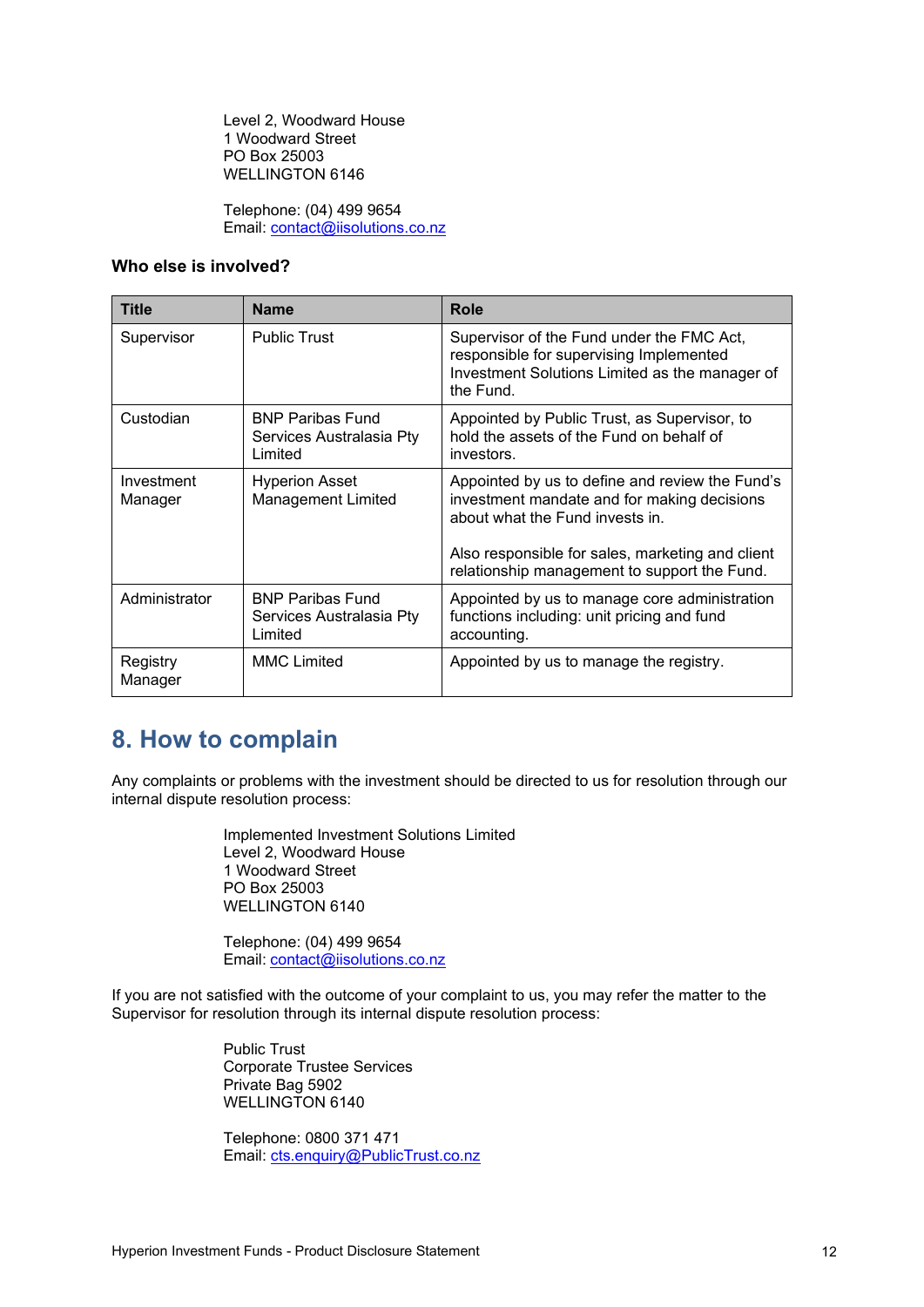If your complaint is not able to be resolved through our internal dispute resolution process or that of the Supervisor, you may refer your complaint to the dispute resolution scheme operated by the Insurance and Financial Services Ombudsman, an approved dispute resolution scheme under the Financial Service Providers (Registration and Dispute Resolution) Act 2008. We are a registered financial service provider and member of this scheme. The Insurance and Financial Services Ombudsman's service is provided at no cost to you. The contact details for the scheme are:

> Insurance and Financial Services Ombudsman Level 8, Shamrock House 79-81 Molesworth Street PO Box 10-845 WELLINGTON 6143

Telephone: 0800 888 202 Email: [info@ifso.nz](mailto:info@ifso.nz)

The Supervisor is a member of an approved dispute resolution scheme operated by Financial Services Complaints Limited ('FSCL'). If your complaint to the Supervisor has not been resolved, you can refer it to FSCL by phoning 0800 347 257 or writing to:

> Financial Services Complaints Limited PO Box 5967 Wellington 6145

Telephone: 0800 347 257 Email: [complaints@fscl.org.nz](mailto:complaints@fscl.org.nz)

The FSCL scheme will not charge a fee to any complainant to investigate or resolve a complaint.

# **9. Where you can find more information**

Further information relating to the Hyperion Investment Funds is available on the offer register and the scheme register at [www.disclose-register.companiesoffice.govt.nz](http://www.disclose-register.companiesoffice.govt.nz/) and a copy of information on the offer register or scheme register is available on request to the Registrar of Financial Service Providers.

#### **Other information we will provide**

You can also obtain the following information free of charge:

| Information                         | How to obtain                                                                                                                                                                                                                                                    |
|-------------------------------------|------------------------------------------------------------------------------------------------------------------------------------------------------------------------------------------------------------------------------------------------------------------|
| Fund information<br>relevant to you | You can inspect documents we hold that are<br>relevant to you, and other documents that<br>are legally required to be provided to you, at<br>our offices during normal business hours, or<br>request an extract of those documents, by<br>written request to us. |
| Fund updates                        | The fund updates for the Fund are publicly<br>available from our website and can be<br>requested from us.                                                                                                                                                        |

If you invest directly into a Fund, we will send you confirmation information relating to your transactions when Units are issued to you, as well as when you withdraw or transfer your Units and make available to you an annual report in respect of the Scheme.

You will also be sent an annual tax statement, which will include the amount of PIE income allocated to you and the amount of tax paid at your chosen PIR. You will also be asked to confirm your IRD number and PIR.

<span id="page-12-0"></span>You can find general information about the Fund, our management team, and us on our website [www.iisolutions.co.nz](http://www.iisolutions.co.nz/).